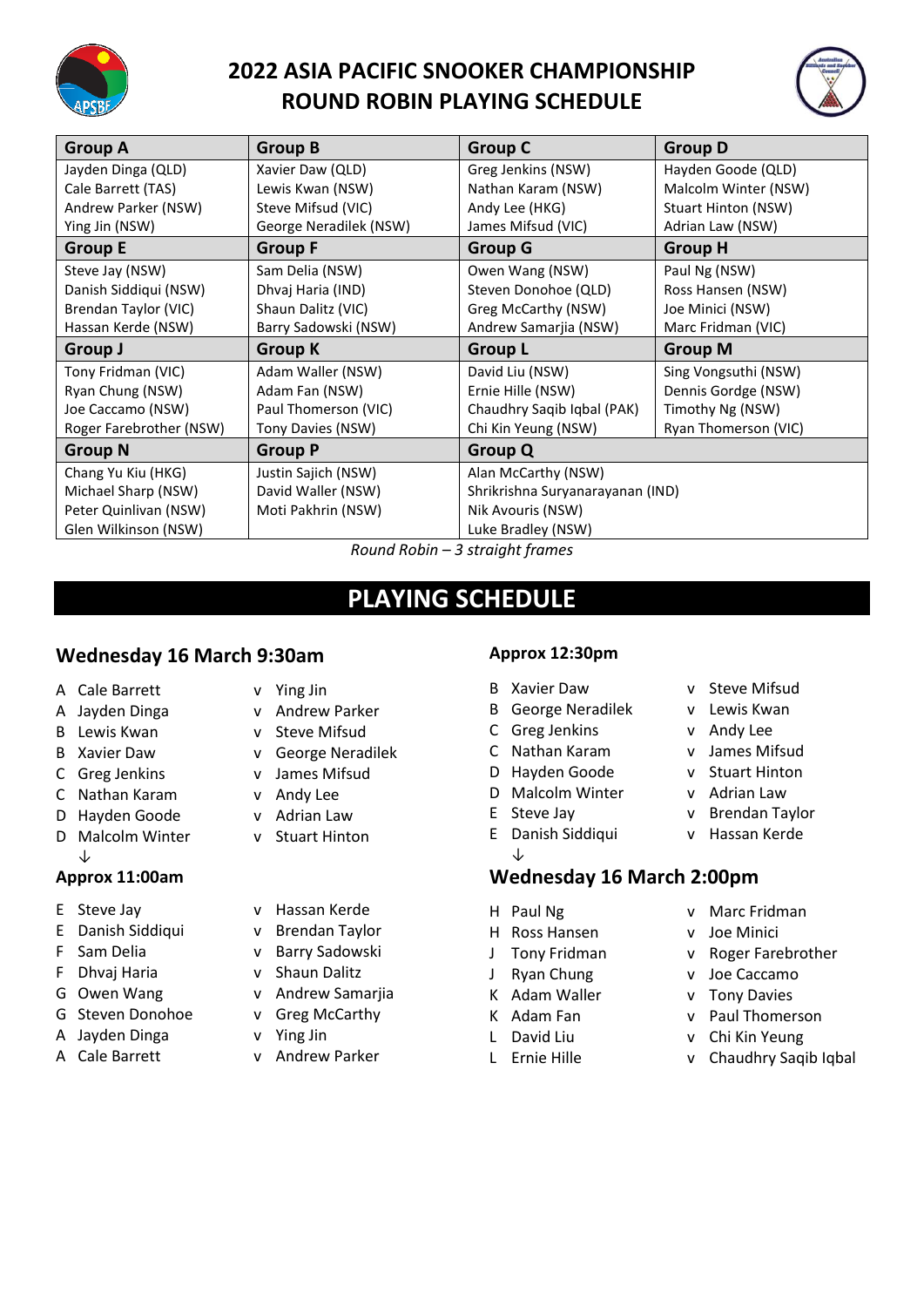#### **Approx 3:30pm**

- 
- M Dennis Gordge v Timothy Ng
- 
- N Michael Sharp v Peter Quinlivan
- P David Waller v Moti Pakhrin
- Q Alan McCarthy v Luke Bradley
- Q S. Suryanarayanan v Nik Avouris ↓

## **Approx 5:00pm**

- 
- 
- J Tony Fridman v Joe Caccamo
- 
- 
- 
- 
- 
- ↓

## **Thursday 17 March 9:30am**

- F Sam Delia v Shaun Dalitz
- F Dhvaj Haria v Barry Sadowski
- G Owen Wang v Greg McCarthy
- G Steven Donohoe v Andrew Samarjia
- A Ying Jin v Andrew Parker
- A Jayden Dinga v Cale Barrett
- B Xavier Daw v Lewis Kwan
- B Steve Mifsud v George Neradilek ↓

### **Approx 11:00am**

- C Greg Jenkins v Nathan Karam
- 
- 
- D Stuart Hinton v Adrian Law
- 
- E Brendan Taylor v Hassan Kerde
- M Sing Vongsuthi v Ryan Thomerson
	-
- N Chang Yu Kiu v Glen Wilkinson
	-
	-
	-
	-
- H Paul Ng v Joe Minici
- H Ross Hansen v Marc Fridman
	-
- J Ryan Chung v Roger Farebrother
- K Adam Waller v Paul Thomerson
- K Adam Fan v Tony Davies
- L David Liu v Chaudhry Saqib Iqbal
	-
	-
- L Ernie Hille v Chi Kin Yeung
	-
	-
	-
	-
	-
	-
	-
	-
	-
	-
- C Andy Lee v James Mifsud
- D Hayden Goode v Malcolm Winter
	-
- E Steve Jay v Danish Siddiqui
	-

## **Approx 12:30pm**

F Sam Delia v Dhvaj Haria

↓

- F Shaun Dalitz v Barry Sadowski
- G Owen Wang v Steven Donohoe
- G Greg McCarthy v Andrew Samarjia

## **Thursday 17 March 2:00pm**

- M Sing Vongsuthi v Timothy Ng
- M Dennis Gordge v Ryan Thomerson
- N Chang Yu Kiu v Peter Quinlivan
- N Michael Sharp v Glen Wilkinson
- P Justin Sajich v Moti Pakhrin
- Q Alan McCarthy v Nik Avouris
- Q S. Suryanarayanan v Luke Bradley
- ↓

#### **Approx 3:30pm**

- 
- 
- J Tony Fridman v Ryan Chung
- J Joe Caccamo v Roger Farebrother
- K Adam Waller v Adam Fan
- K Paul Thomerson v Tony Davies
- L David Liu v Ernie Hille
- L Chaudhry Saqib Iqbal v Chi Kin Yeung ↓

#### **Approx 5:00pm**

- M Sing Vongsuthi v Dennis Gordge
- M Timothy Ng v Ryan Thomerson
- N Chang Yu Kiu v Michael Sharp
- N Peter Quinlivan v Glen Wilkinson
- P Justin Sajich v David Waller
- Q Alan McCarthy v S. Suryanarayanan
- Q Nik Avouris v Luke Bradley

mounties

- H Paul Ng v Ross Hansen
- H Joe Minici v Marc Fridman
	-